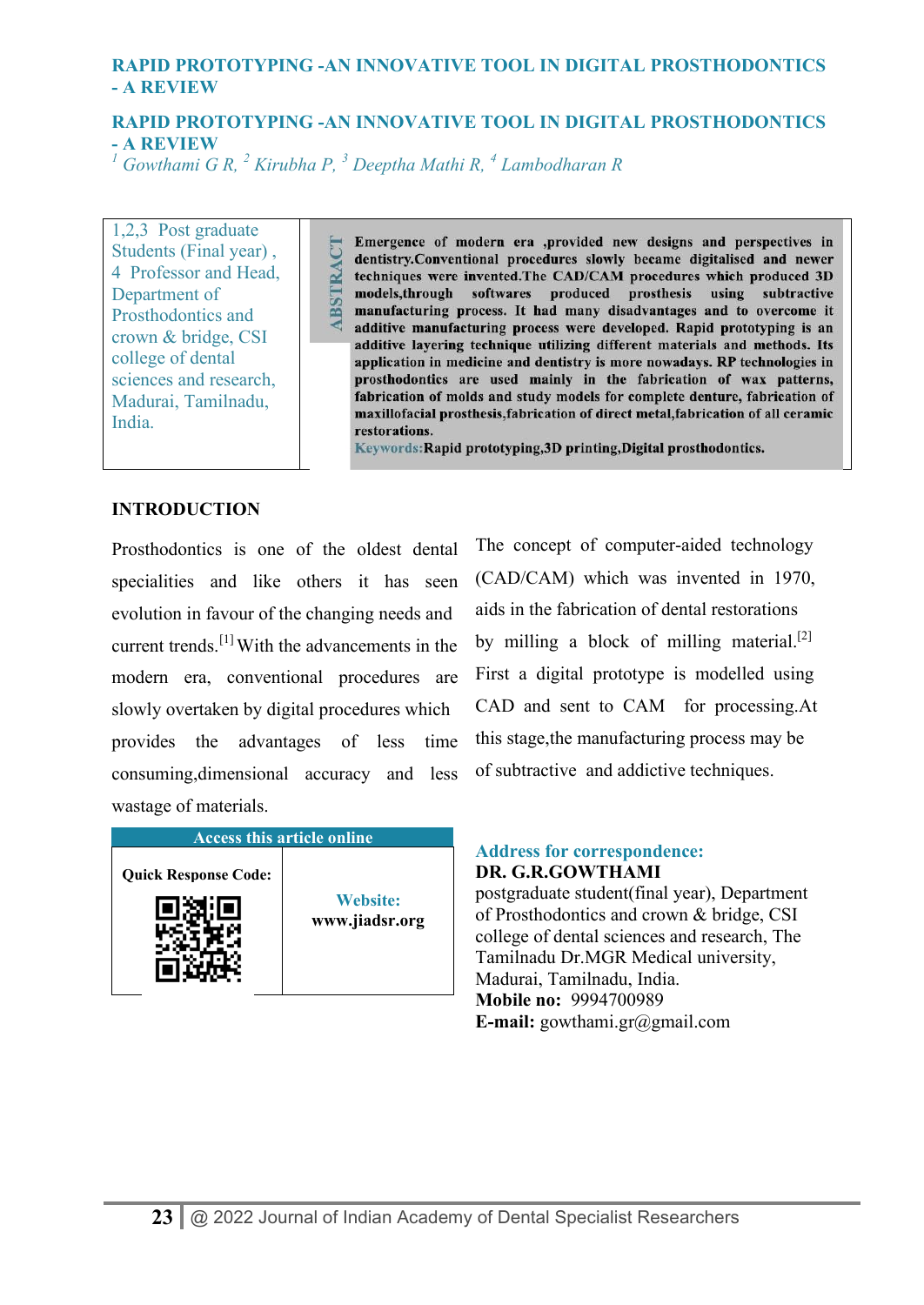Drawbacks of subtractive techniques used in conventional numeric control machine such as problems in prosthesis fitting, wastage of raw materials, milling tool abrasion led to the usage of additive manufacturing techniques. $[3]$ 

### **Search Strategy:**

This paper aims to present a comprehensive literature reviews on various rapid prototyping (RP) methods in dentistry, pertaining to Prosthodontics. Search through PUBMED database and Google scholar search engine was made. The keywords; 'rapid prototyping' , 'digital dentistry' and 'Prosthodontics' were searched in title or abstract of publications; restricted between 2013 and 2021. This review provides the materials, techniques and various applications of Rapid Prototyping in dentistry and in prosthodontics.

### **Rapid Prototyping :**

 Rapid prototyping (RP) was introduced in 1980's for the solid objects fabrication obtained from computer aided design for engineering purposes. This method is also called as the "Layered manufacturing", "direct digital manufacturing", "three-dimensional" printing", "solid free-form fabrication" or "direct digital manufacturing".<sup>[4]</sup> It can be defined as a method of producing physical prototype in an additive layerwise manner from their CAD model data, CT & MRI scan data and any 3dimensional digitised data without the inclusion of any fixtures specific to the geometry of the model being developed.[5] Therefore it consists of a virtual (modeling and simulating done) and physical phase (fabrication done). RP technology was established in three phases: $-$ [6,7]

1) First prototyping phase: Manual prototyping have been designed by efficient craftsman during this period.

2) Second prototyping phase: During mid 1970s, soft prototype model was emphasized virtually, by precise material using 3D curves.

3) Third prototyping phase: In 1980, layer by layer method have been employed to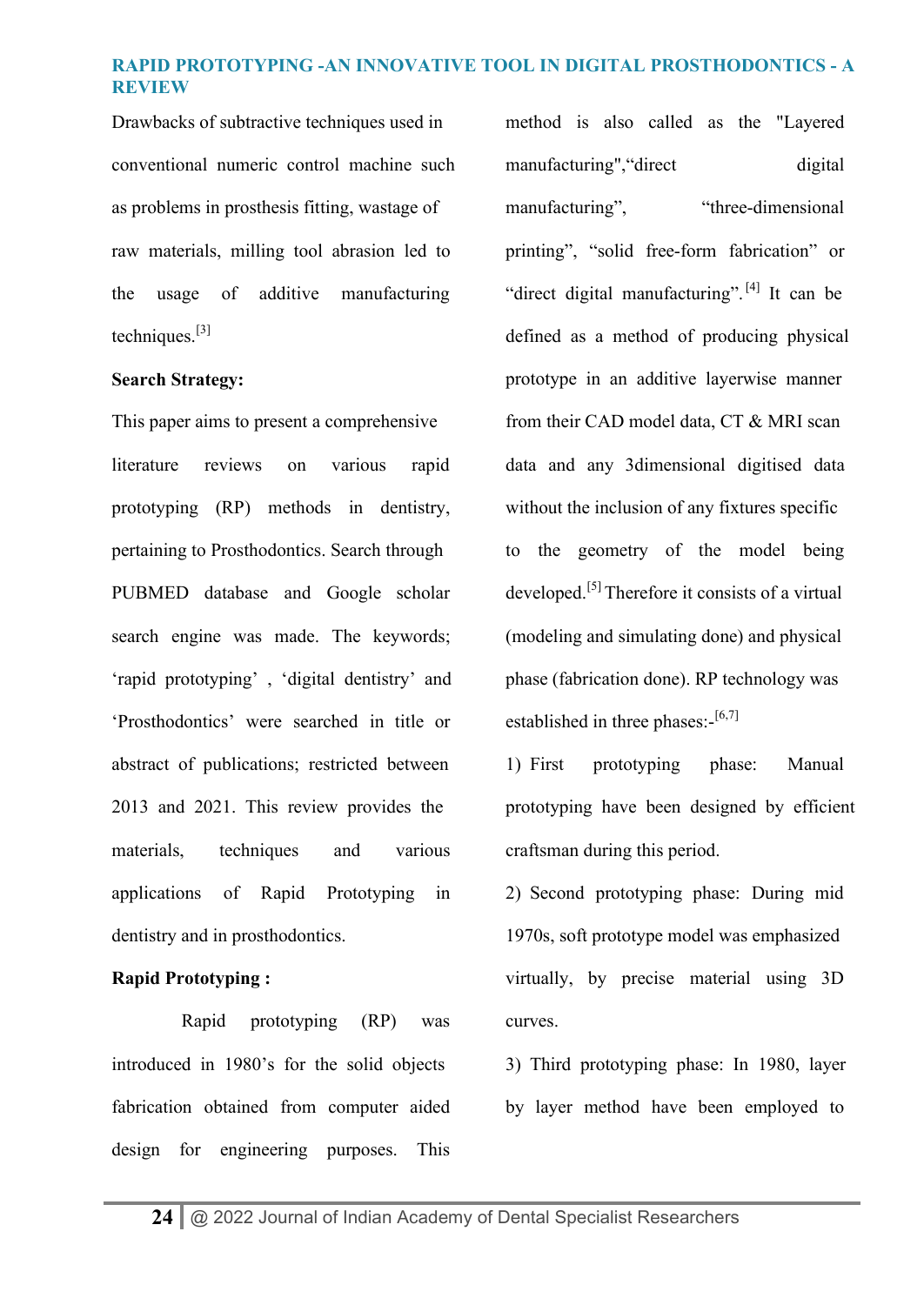develop prototypes after evolution of CAD/CAM technologies.

# **Applications of Rapid Prototyping :**

 Introducing rapid prototyping in the biomedical area in 1990 serves several purposes:

A) construction of models to facilitate surgical planning and simulation,

B) complex internal geometries and anatomical landmarks such as neurovascular canals and facial sinuses.[8]

- C) improving medical diagnosis,
- D) neurosurgery,
- E) orthopedics,

F) Shorten surgery time and reduced patient risk.[9,10]

In Dentistry, Rapid Prototyping (RP) technologies were used widely in: $[11]$ 

- a) Implantology
- b) Prosthodontics -fabrication of wax pattern, mold for complete dentures,direct dental metal prosthesis, removable partial denture freamework and clasps ,all ceramic restorations, maxillofacial prosthesis
- c) Orthodontics diagnosis and treatment planning, orthognathic surgery, fabrication of tooth aligner, lingual orthodontics, distraction osteogenesis, fabrication of surgical template for mini implants.
- d) Endodontics diagnosis and treatment planning,,guiding canal, autotransplantation, endodontic training and research
- e) Oral surgery

# **Biomaterials used in Rapid Prototyping :**

Many types of different biomaterials were available to be used in RP technologies.<sup>[12]</sup> They were,

- 1) Photosensitive resins
- 2) Various metals and its alloys such as stainless steel, titanium alloys, Cobalt Chromium alloys and others.
- 3) Advanced bio-ceramic materials ( Zirconia, Alumina, porous ceramics, Calcium phosphate-based bio-ceramics)
- 4) Polycaprolactone (PCL) scaffolds,polypropylene-tricalcium phosphate (PP-TCP), PLGA,starch-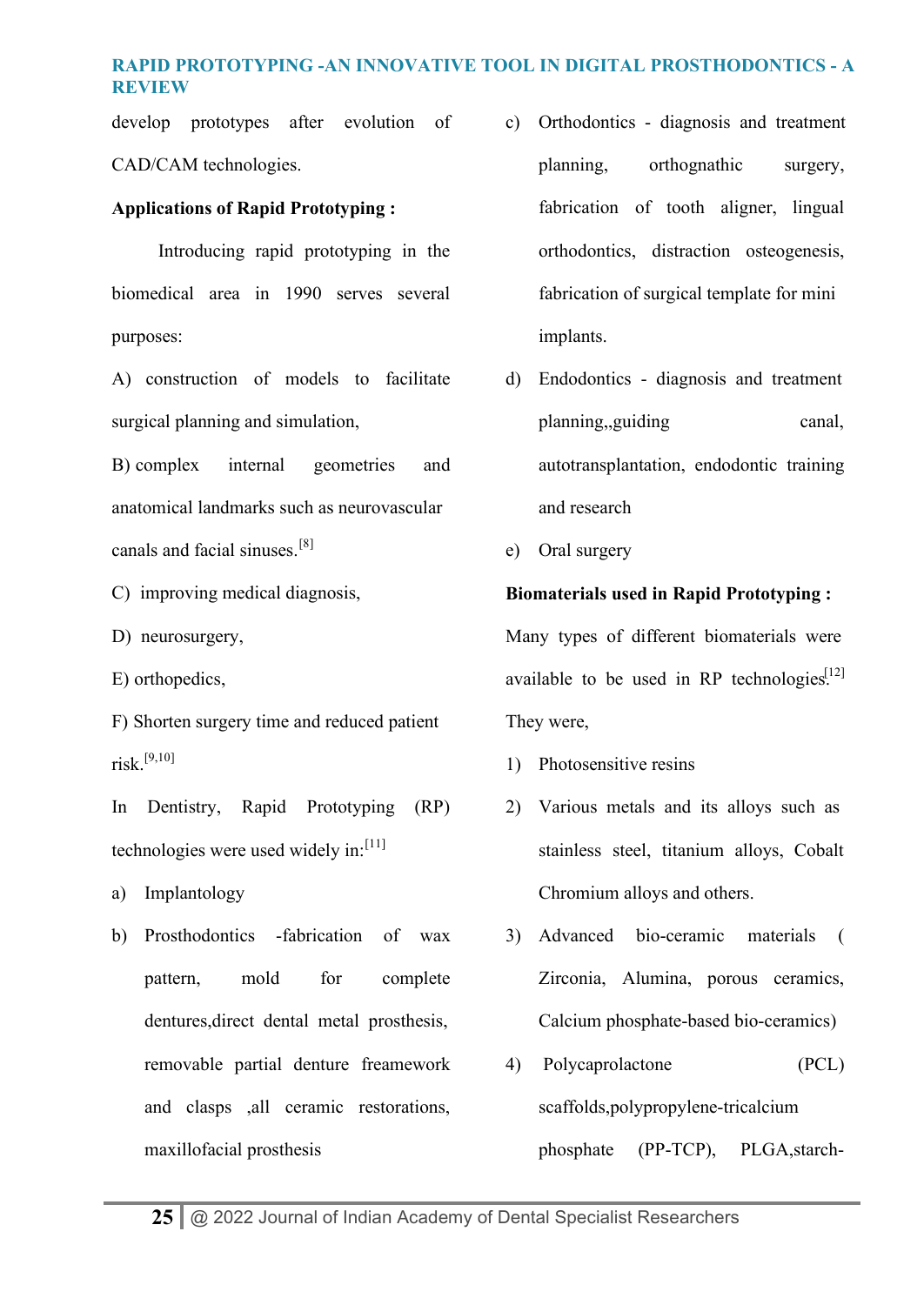based polymer ,polyetheretherketonehydroxyapatite (PEEK-HA) PCLhydroxyapatite (HA), PCL scaffolds. Bone cement: mixture of tetracalcium phosphate (TTCP), Polimethyl methacrylate (PMMA) material and beta – tricalcium phosphate (TCP), polymer calcium phosphate cement composites for both implants and bone substitutes.

 In dentistry with these technologies commonly used materials are - wax, plastics, ceramics and metals. .

The material selection depends entirely on the resultant object and RP technique used. Kurth,  $[13]$  suggested that based on the state $\Box$ of $\Box$ the prototype material, material accretion technology will be used.  $Liquid \Box$ based technology included solidification of the resin upon contact with a laser or the melting and subsequent solidification of prototyping material, solidification of an electro setting fluid. The techniques that uses solid sheets are either bonded using a laser or an adhesive.

#### **Types of Rapid Prototyping technologies** :

- 1. Stereolithography (SLA)
- 2. Selective laser sintering (SLS)
- 3. Direct metal laser sintering (DMLS)
- 4. Fused deposition modelling (FDM)
- 5. Polyjet 3D printing (PJP)
- 6. Laminated Object Manufacturing (LOM)
- 7. Inkjet 3D printing (IJP)
- 8. Colour-Jet-Printing (CJP)
- 9. Multi-Jet-Printing (MJP)
- 10. Electron Beam Melting (EBM)

The common technologies being used in prosthodontics are stereolithography (SLA), inkjet-based system (3DP), selective laser sintering (SLS), and fused deposition modeling (FDM).

### **Stereolithography (SLA) :**

- Stereolithography (SLA) was given by Charles Hull in 1980. It is the first additive manufacturing technology for fabrication of prototypes, models and dental casting patterns.

- most favoured advanced RP system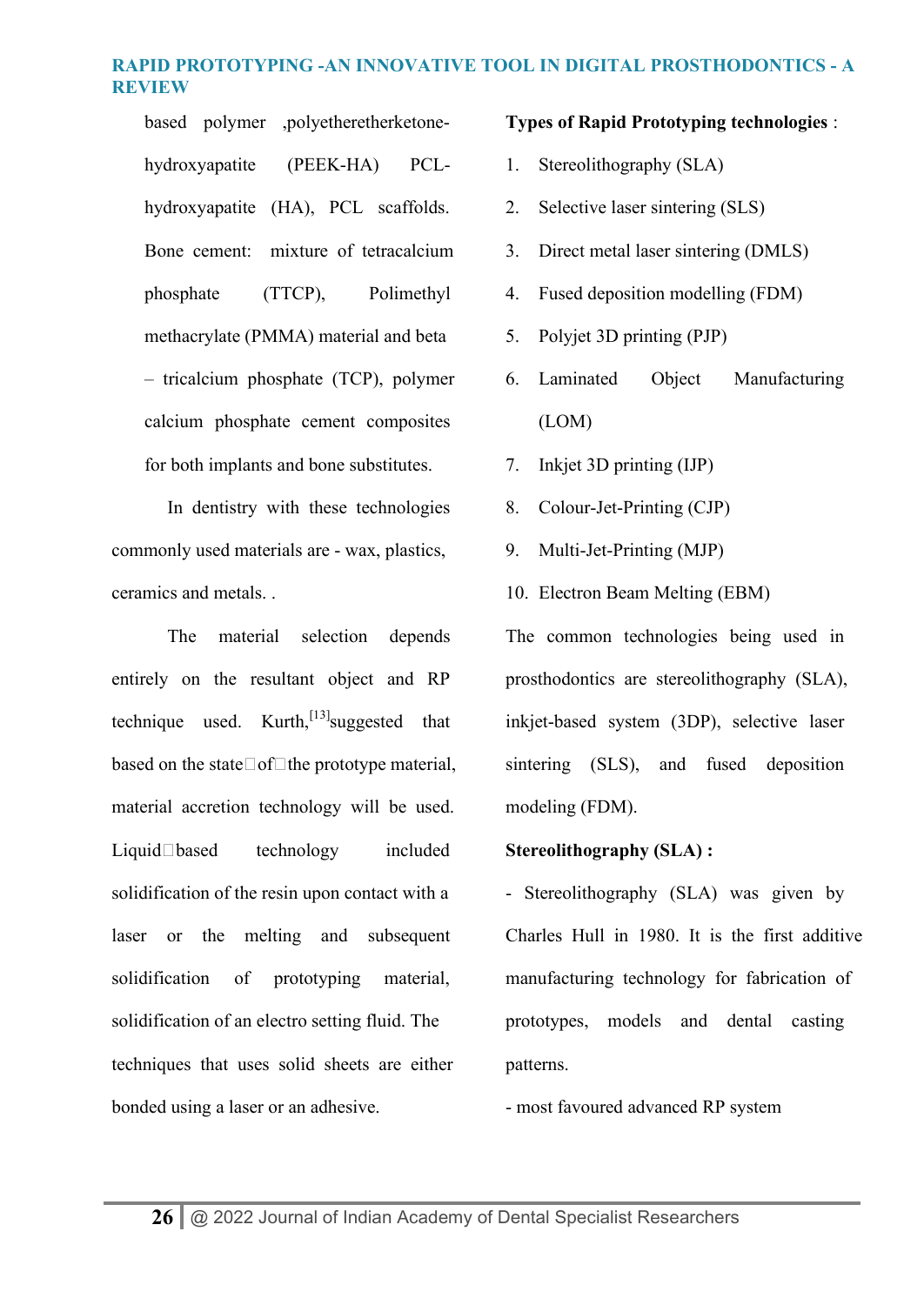- The components include a photosensitive liquid resin bath, an ultraviolet (UV) laser to cure the resin and a model-building platform.
- utilizes computer-controlled moving laser beam for building up the required objects from a liquid in layer by layer manner by additive manufacturing or 3D printing data.
- exposing the resin to an UV light, hardening of a thin defined layer occurs and once the resin layer is cured, the platform is immersed within the bath in a calculated distance, and then it is being repeated till the full object is formed.<sup>[14]</sup>
- In dentistry the current foremost purpose is fabrication of high precison surgical drilling templates during insertion of dental implants, making impressions for reconstructive surgeries and sub-periosteal dental implant surgeries.<sup>[17]</sup>.
- Less availability of raw materials for this technology as it utilizes only lightsensitive polymers<sup>[15]</sup>.

- Advantages are better surface finish than other methods and less raw material wastage.<sup>[16]</sup>

### **Inkjet-based system OR 3DP :**

- In 3Dimensional Printing system, measured amount of the raw powder is dispersed from the container by a moving piston.
- Then, a roller suppresses the powder located at the top of the fabrication chamber. Following this the multi-channel jetting head will deposit the liquid adhesive in a 2 dimensional pattern onto the powder, bonding and forming a layer of object.
- Next, the piston will distribute and join an another layer of powder. This layer by layer adding process will continue till the development of a complete prototype .
- The unreacted powder which remains at the end undergoes heating process with the fabricated part sound and intact.<sup>[18]</sup>

#### **Selective Laser Sintering** :

- Selective laser sintering (SLS) discovered by Dr. Carl Deckard and Dr. Joe Beaman in 1980.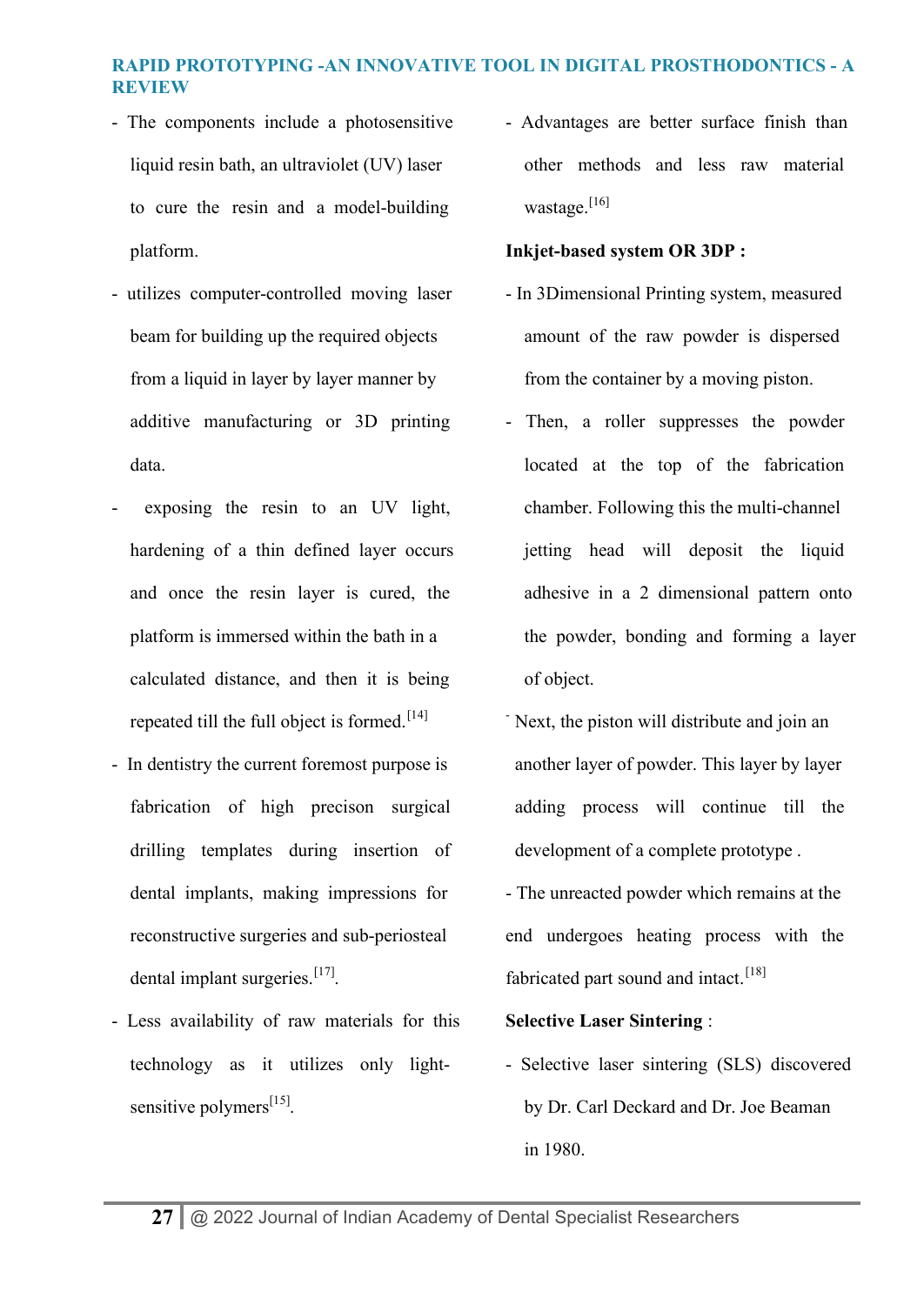- In this layers of powder material selected were fused into a 3D model by appropriating a computer-directed laser.
- A roller distributes the powdered material over a cylindrical surface which is built and is spread on top layer wise fashion of the preceding hardened layer and repeated sintering is done.
- To support the newly added layer of powder, the supporting platform maintains one object layer thickness. The surface of this firmly compressed powder is then exposed to a beam of laser.  $[19]$

- Especially in prosthodontics, thermoplastic materials commonly employed in this method includes nylon composite, metallic materials, ceramics, investment casting wax and thermoplastic composites.

#### **Fused Deposition Modeling (FDM) :**

- In FDM method,thermoplastic material is used for the fabrication purpose.

- Temperature-controlled FDM extrusion nozzle dome is used in delivering the thermoplastic polymer which is then heated to form a free-flowing semi-liquid.

- The processor controls the motion of the nozzle head which leads the material into place with an ample precision to trace and deposits the raw material in very thin layers onto a subsidiary platform.

- Layer by layer built up of the subject is done and the underlying material solidifies in less than 0.1s after being emitted from the nozzle .

- The supporting structures in the process are used for projecting geometries and are later removed from the completed object.

### **Direct Metal Laser Sintering (DMLS):**

DMLS technique is used in the fabrication of metal parts with high precision and mechanical strength.

- The metal material is added layer by layer and to fuse powder. From a definite point laser beam is used in the fabrication of prosthesis.[20]

**Laminated object manufacturing (LOM):**

- Defined sheets of materials were used for fabrication in this method.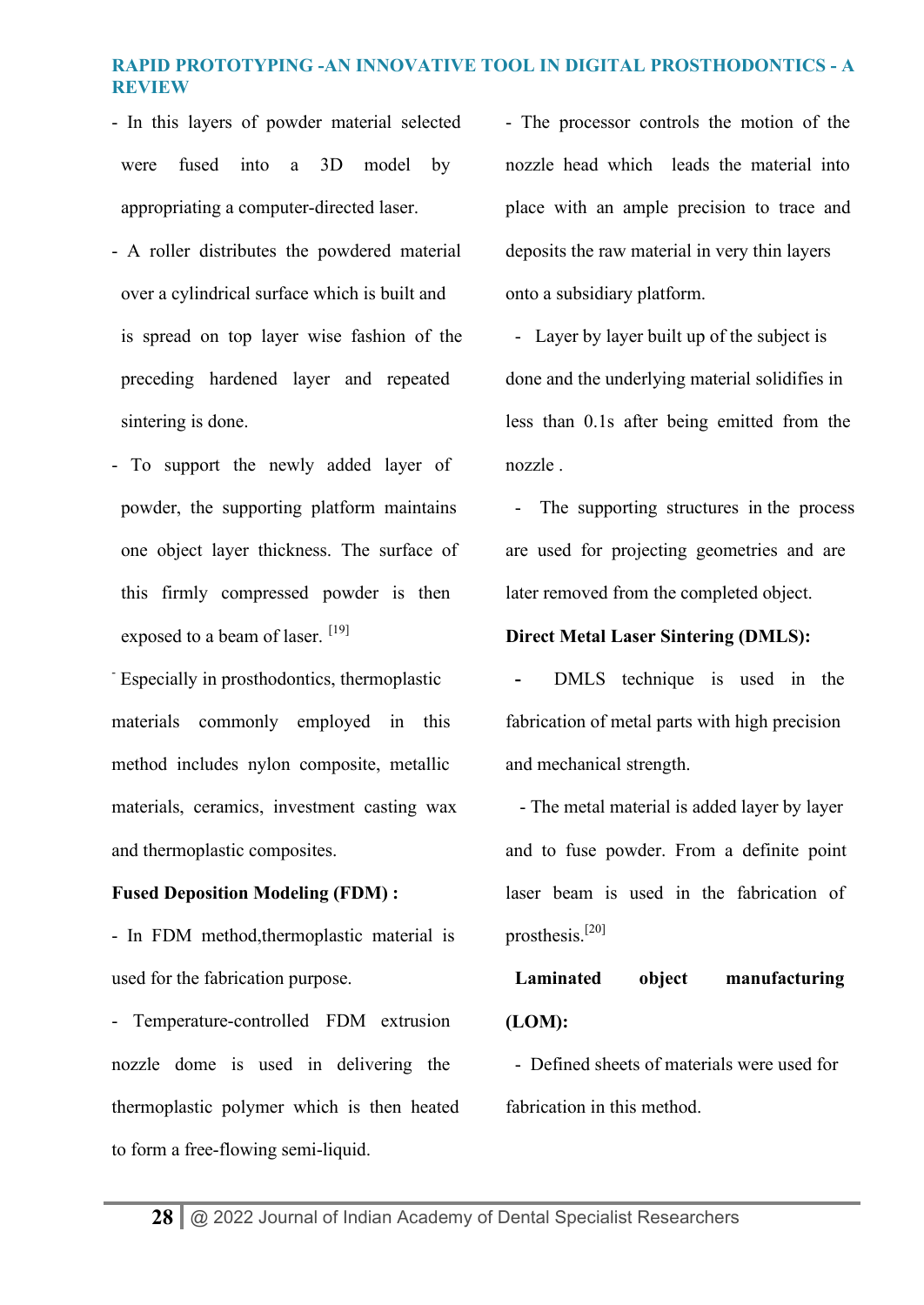- As per the desired cross-section lasers are used to cut the sheet material and adhesives are used to conjoin the layers and created by repeating the steps again.<sup>[21]</sup>

### **Applications of RP in prosthodontics :**

Rapid Prototyping is widely used in dentistry and mainly in prosthodontics it has wide applications.It is used in the fabrication of wax patterns, mold for complete dentures, Direct Fabrication of Prosthetic Constructions from Metal, 3D Printing of Molds for Metal Casting, molds for maxillofacial prosthesis, fabrication of all ceramic restorations, fabrication of framework and clasps for removable partial denture .

• Fabrication of Wax Patterns :

 Wax pattern manufacturing is the first step in the fabrication of prosthesis. In the modern digital era, preparation of wax patterns is done using RP technologies. Traditional lost wax technique is still required after fabrication of wax pattern. Advantages of using RP is many number of

wax patterns can be made,fine details and accuracy, and affordable.<sup>[22]</sup>

**•** Direct Fabrication of Prosthetic Constructions from Metal:

Direct fabrication of metal prosthesis is done through selective laser sintering/selective laser melting technologies. These technologies are time saving and skips the long preparation process in conventional lost-wax manufacturing. It also exclude the risk of failure in cases with metal parts having complex shapes. Restorations with high precision and intricate geometries and can be made using these.[23]

Molds for Complete Dentures :

In complete denture fabrication, Rapid Prototyping technologies and their related studies are less. In complete denture, it comprises of 3D graphic record of artificial teeth for positioning, obtaining three-dimensional data of edentulous models and occlusal rims in centric relation, and finishing the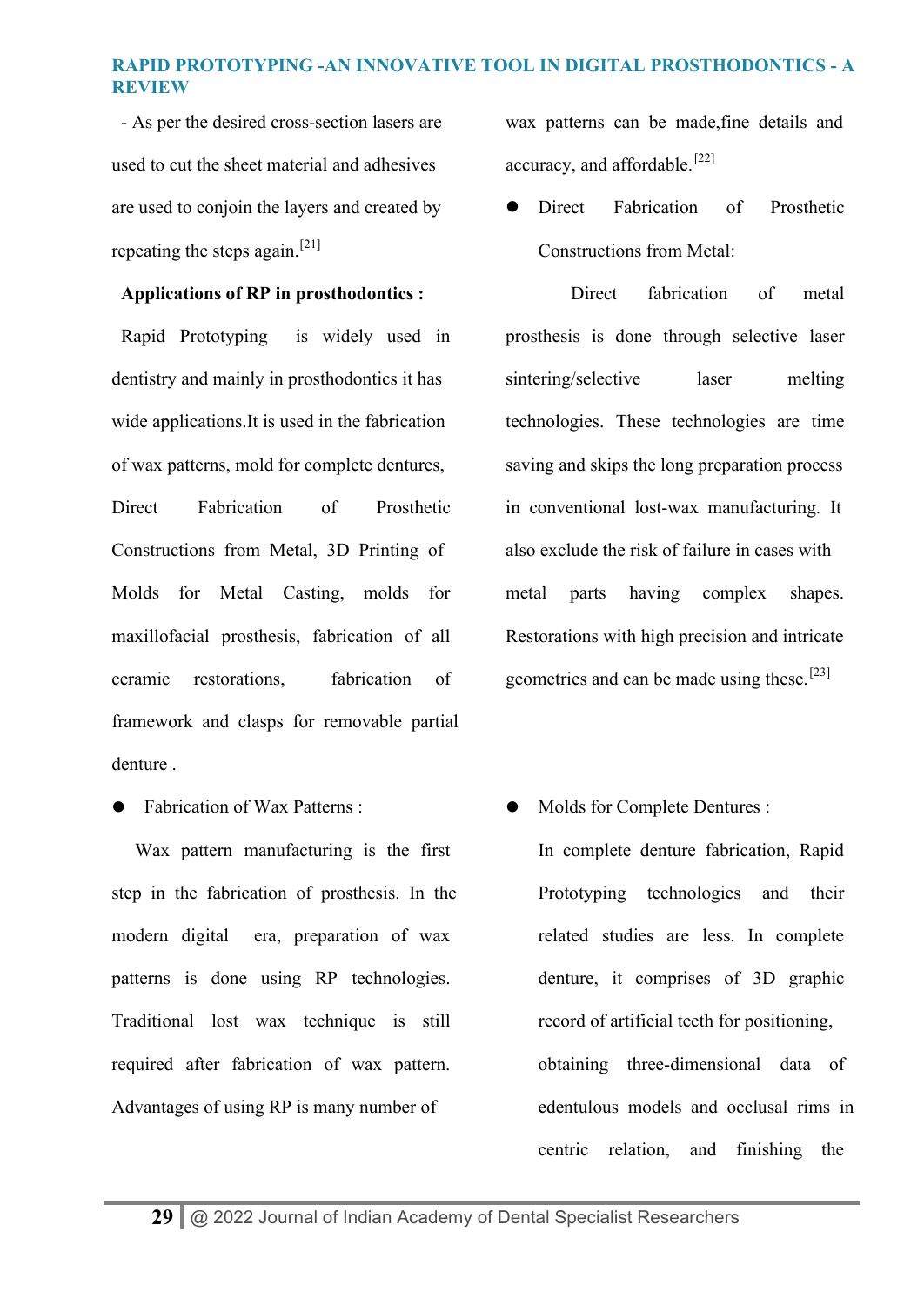complete denture using conventional laboratory procedure. By applying RP technology trial dentures can also be made from the denture data. [24,25]

 $\bullet$  Maxillofacial prosthetics :

 Rapid Prototyping technologies are widely used in the fabrication of maxillofacial prosthesis.Defects that are congenital,due to trauma and ablative surgeries are rehabilitated by maxillofacial prosthesis. Complex shapes with undercut areas and internal detail are produced by RP technologies. Fabrication of maxillofacial prosthesis by SLA is done by curing a liquid resin with computer $\square$  guided laser. A newer system in the fabrication is the thermoset printer (3D Systems).The type of prosthesis made using these advanced methods are  $^{[26]}$ 

- Fabrication of obturator

- Fabrication of auricular, nasal prosthesis

- Forming surgical stents for patients with large tumours planned for excision.

- Lead shields in radiotherapy treatment to protect healthy tissue.

- Formation of burn stents, which aids during impression taking procedures.

All-ceramic restoration fabrication:

For the fabrication of the greenzirconia all-ceramic dental restoration , direct inkjet fabrication process using a slurry micro extrusion process is used. This new method produces restorations with high precision and minimal usage of raw material. It is still in the experimental phase and further studies needed.<sup>[27]</sup>

• 3D Printing of Molds for Metal Casting:

Ceramic casting molds are generated through an additive printing method with the advanced technologies.Eliminating the need of wax pattern fabrication ,core tooling, wax and core molding, wax assembly, shell dipping and drying, wax-eliminating process is an advantage in using RP in creating metal casting molds.[28]

### **Conclusion :**

 Since its invention in 1980 , Rapid Prototyping technology is being used in engineering, medical and dental fields . This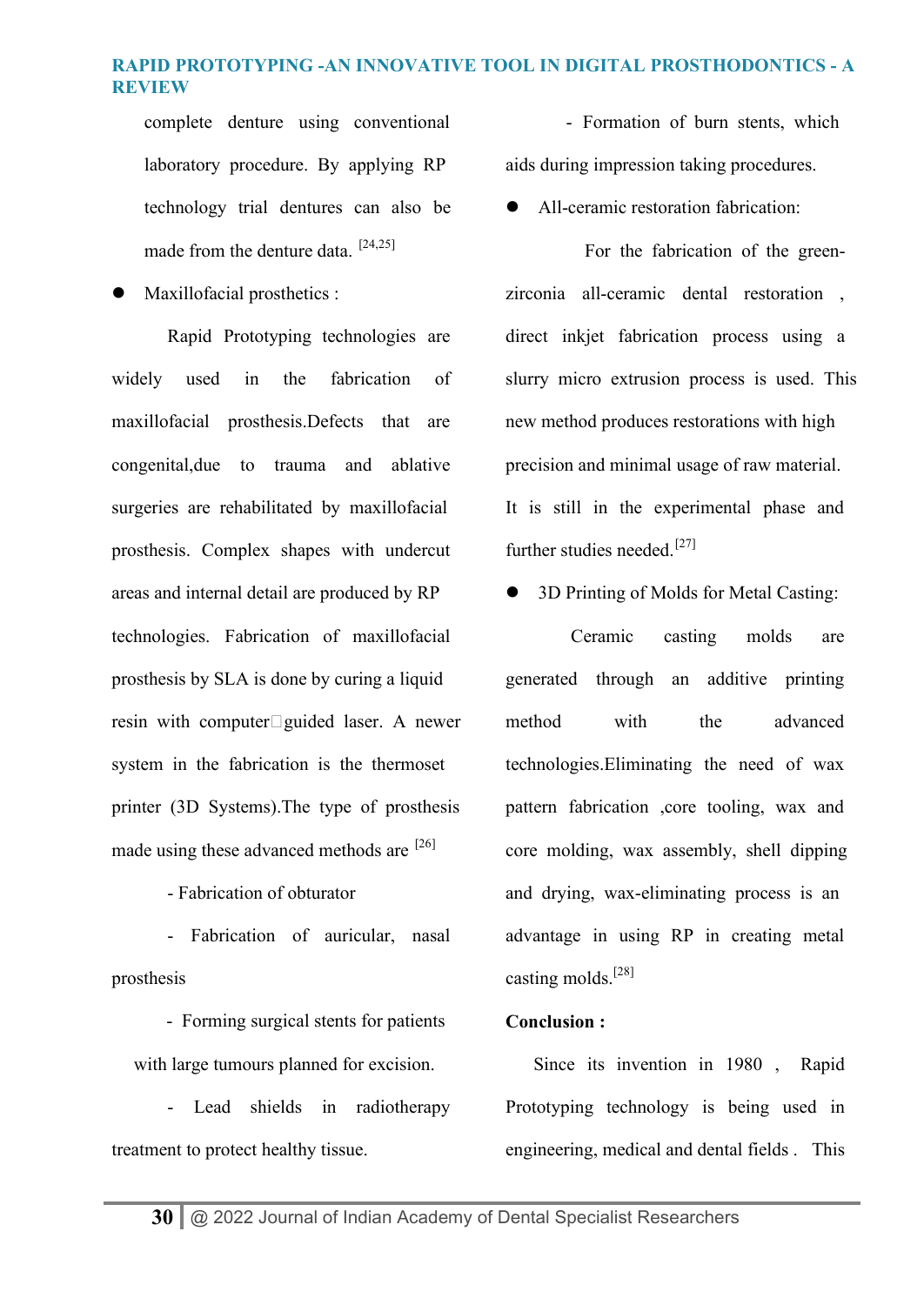literature review illustrates the application of Rapid Prototyping, in dentistry in general and especially in prosthodontics. Conventional procedures used in the fabrication of prosthesis has disadvantages such as time-consuming, labor-intensive, problems with fit and accuracy, fail to reproduce fine details and complex geometries.With the advances in technologies, these shortcomings have overcome in the fabrication of dental prosthesis .varieties of Rapid Prototyping methods are employed in construction of restorations and each one has its own advantages and limitations.Using 3D, CAD/CAM procedures models were prepared and prosthesis fabrication is done using any one of the methods. With the digital era in progress,many clinicians and laboratories prefer these RP technologies.The limitations of this innovation is high cost, heavy machineries, lack of expertise knowledge and skill.Yet, lot of studies and researches are needed to

substantiate the use of Rapid Prototyping in all aspects of dentistry.

#### **CONFLICTS OF INTERESTS :**

No conflicts of interest

#### **REFERENCES :**

- 1. Murray MD, Marvell MD (1993) The evolution of complete denture base. Aust Dent J 38:216–219
- 2. Lahoti KS, Kharwade SV, Gade JR. Rapid Prototyping: A Modernistic Era in Prosthodontics.
- 3. Katreva I, Dikova T, Abadzhiev M, Tonchev T, Dzhendov D, Simov M, Angelova S, Pavlova D, Doychinova M. 3D-printing in contemporary prosthodontic treatment. Scripta Scientifica Medicinae Dentalis. 2016 Mar  $15;2(1):7-11$ .
- 4. Andonović V, Vrtanoski G. Growing rapid prototyping as a technology in dental medicine. Mech Eng Sci J 2010; 29: 31-39.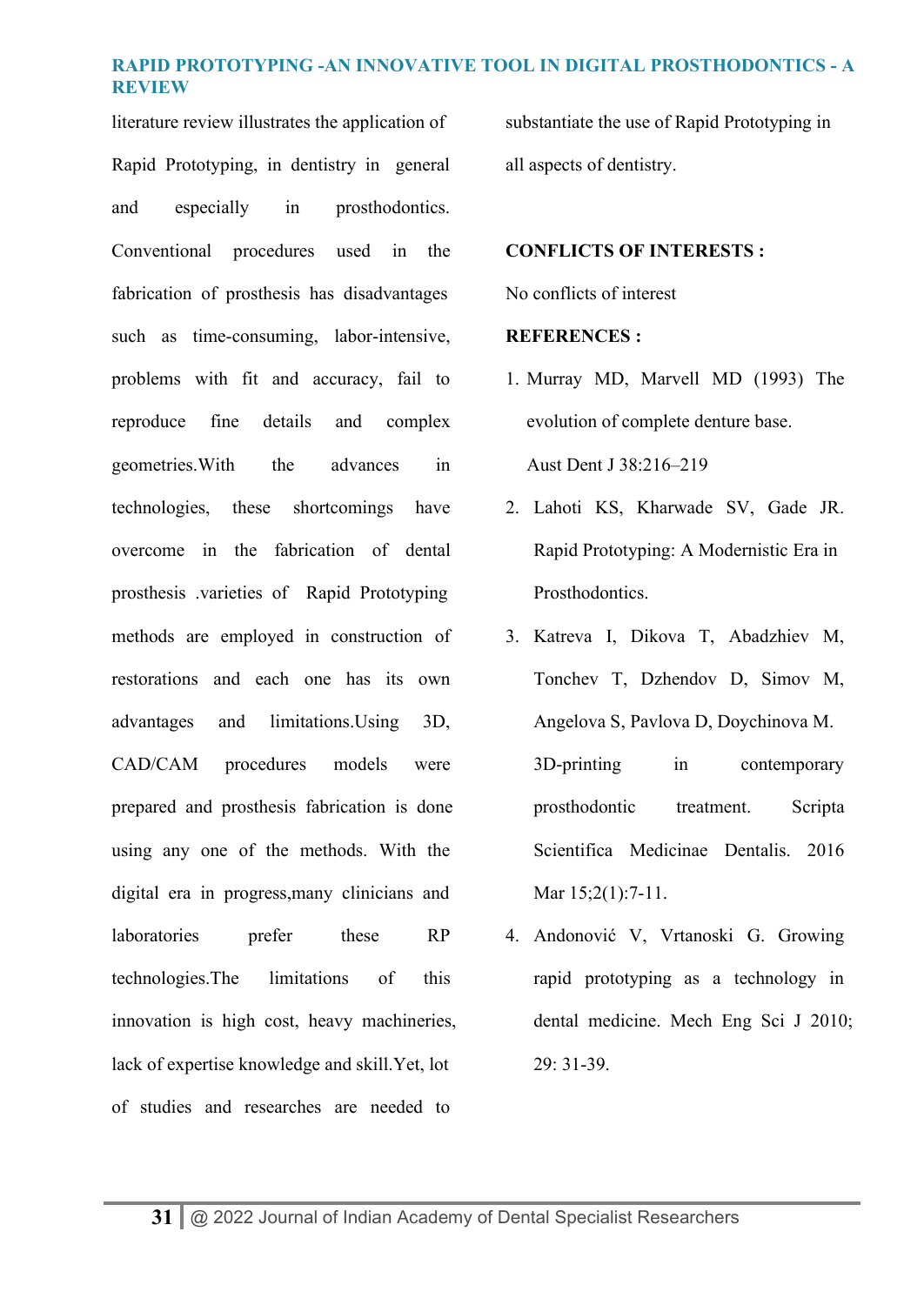5.Chan DC, Frazier KB, Tse LA, Rosen DW. Application of rapid prototyping to operative dentistry curriculum. Journal of dental education. 2004 Jan 1; 68 (1):

64-70

- 6.Daule VM. Rapid prototyping and its application in dentistry. Journal of Dental & Allied Sciences. 2013; 2 (2):57-61.6
- 7.Chua CK, Leong KF, Lim CS. Rapid prototyping: principles and applications (with companion CD-ROM). World Scientific Publishing Company; 2010 Jan 14.
- 8.Jamieson R, Holmer B, Ashby A. How rapid prototyping can assist in the development of new orthopaedic products  $\Box$  a case study. Rapid Prototyping J 1995; 1: 38-41.
- 9.Kai CC, Meng CS, Ching LS. Rapid prototyping assisted surgery planning.IntJAdv Manuf Technol 1998; 149: 624–630.
	- 10. Klein HM, Schneider W, Alzen G, Voy ED, Günther RW. Pediatric craniofacial surgery: comparison of

milling and stereolithography for 3D model manufacturing.Pediatr Radiol 1992; 22: 458-460.

- 11. Quadri S, Kapoor B, Singh G, Tewari RK. Rapid prototyping: an innovative technique in dentistry. Journal of Oral Research and Review. 2017 Jul 1;9(2):96.
- 12. Milovanović J, Trajanović M. Medical applications of rapid prototyping. Factaniversitatis-series: Mechanical Engineering. 2007; 5 (1):79- 85.
- 13. Kurth JP, Meyvaert I, Vandormae P. Proc of the 7th inter.conf. on rapid prototyping, San Francisco; 1997. p. 218. 14. Bártolo PJ, Gibson I. History of stereolithographic processes. In Stereolithography 2011 (pp. 37-56). Springer, Boston, MA.
- 15. Zheng Y, Wang Y, Chen RK, et al. Tissue transformation mold design and stereolithography fabrication. Rapid Prototyp J. 2017;23(1):162–168.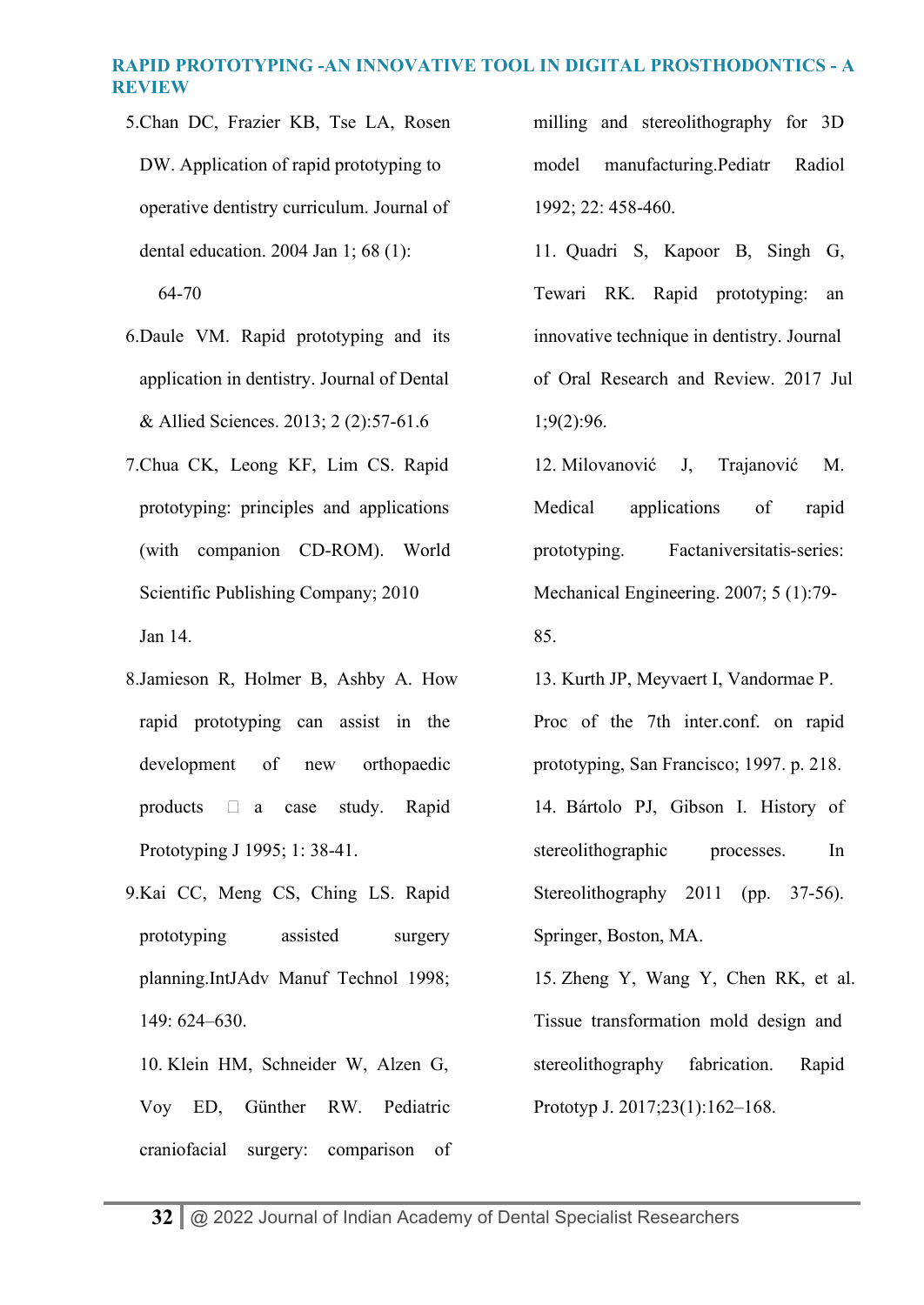- 16. Ye H, Venketeswaran A, Das S, Zhou C. Investigation of separation force for constrained- surface stereolithography process from mechanics perspective. Rapid Prototyp J. 2017;23(4):696–710.
- 17. Azari A, Nikzad S. The evolution of rapid prototyping in dentistry: a review. Rapid Prototyping J 2009; 15: 216-225.
- 18. Gali S, Sirsi S. 3D Printing: the future technology in prosthodontics. Journal of Dental and Orofacial Research. 2015; 11  $(1):37-40.$
- 19. Andonović V, Vrtanoski G. Growing rapid prototyping as a technology in dental medicine. Mech Eng Sci J 2010;29: 31-39.
- 20. Salmi M, Tuomi J, Paloheimo KS, et al. Patient-specific reconstruction with 3D modeling and DMLS additive manufacturing. Rapid Prototyp J. 2012;18:209–214.
- 21. Kechagias J, Maropoulos S, Karagiannis S. Process build  $\Box$  time estimator algorithm for laminated object manufacturing. Rapid Prototyp J. 2004;10(5):297–304.
- 22. Sun J, Zhang FQ. The application of rapid prototyping in prosthodontics. J Prosthodont 2012; 21: 641-644.
- 23. Ciocca L, Fantini M, De Crescenzio F, Corinaldesi G, Scotti R. Direct metal laser sintering (DMLS) of a customized titanium mesh for prosthetically guided bone regeneration of atrophic maxillary arches.Med Biol Eng Comput 2011;49:1347‑52.
- 24. Kanazawa M, Inokoshi M, Minakuchi S, Ohbayashi N. Trial of a CAD/CAM system for fabricating complete dentures. Dent Mater J 2011; 30: 93-96.
- 25. Sun Y, Lü P, Wang Y. Study on CAD&RP for removable complete denture.Comput Methods Programs Biomed 2009; 93: 266-272.
- 26. Sykes LM, Parrott AM, Owen CP, Snaddon DR. Applications of rapid prototyping technology in maxillofacial prosthetics. International Journal of Prosthodontics.2004; 17 (4).